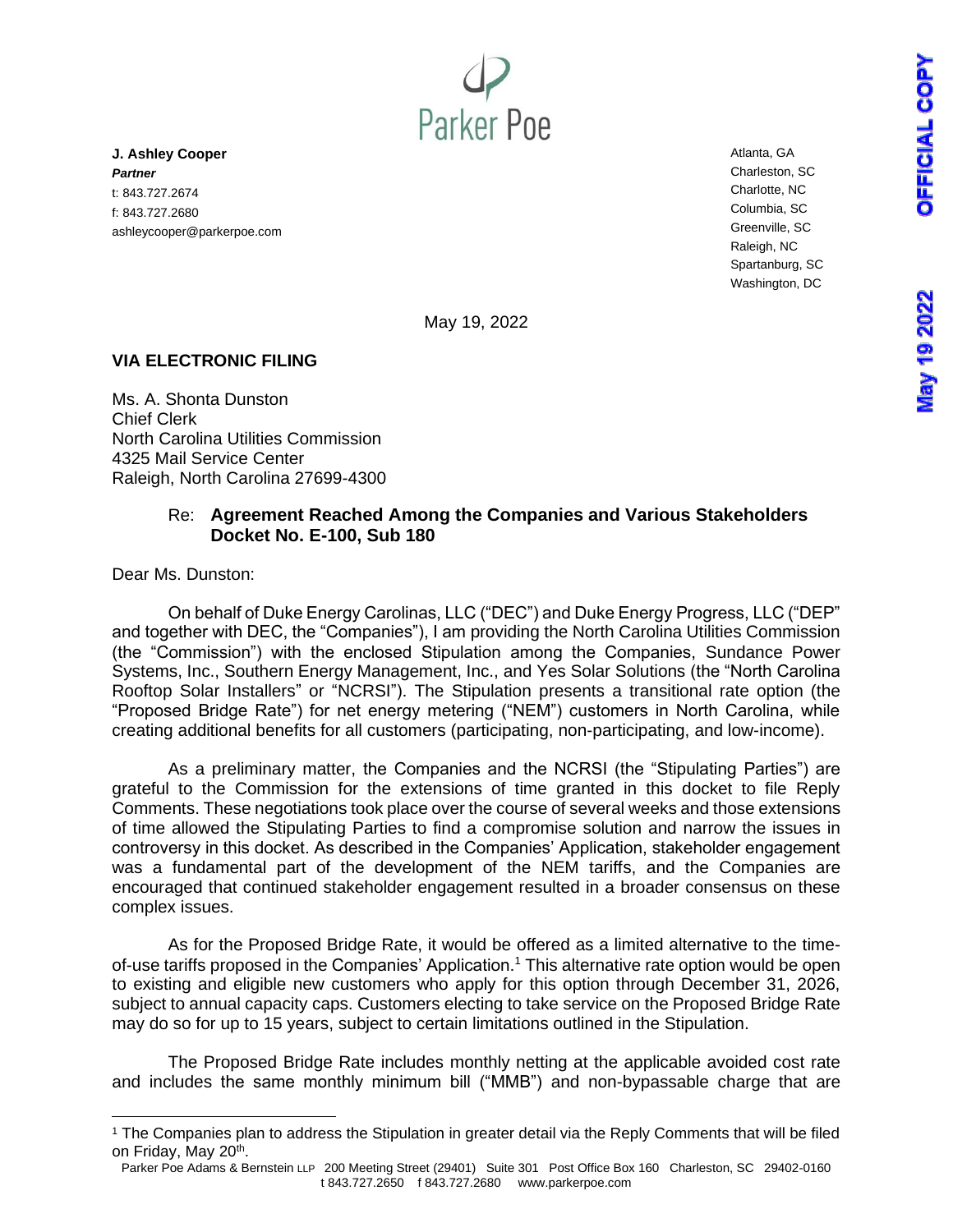May 19, 2022 Page 2

included within the NEM tariffs proposed in the Companies' Application. However, the Proposed Bridge Rate does not include a grid access fee or mandatory time-of-use rates. The following customers would be exempted from the MMB under the Proposed Bridge Rate: Homes specifically built for low-income and vulnerable customers (e.g. Habitat for Humanity), LIHEAP recipients, and CIP recipients.<sup>2</sup> The Stipulation includes additional provisions that aim to create benefits to all customers above and beyond the alternative NEM rates outlined above—ranging from additional consumer protection measures to collaboration on the valuation of distributed energy resources.

Taken as a whole, the Stipulation provides a gradual transition option from the existing NEM programs for eligible customers, while creating additional future benefits for all of the Companies' customers. The compromise solution reached by the Stipulating Parties represents a collaborative effort to account for a broad range of interests, while also adhering to the NEM directives and timelines within House Bill 589. The Stipulating Parties are encouraged by this progress and look forward to collaborating on these matters going forward.

If you have any questions, please do not hesitate to contact me.

Very truly yours,

lishly ( Cooper J. Ashley Cooper

JAC:cmm **Enclosure** 

Cc: All parties of record (via email)

<sup>2</sup> Customers that receive this exemption from the MMB must have a PV system size no greater than 8 kW-DC.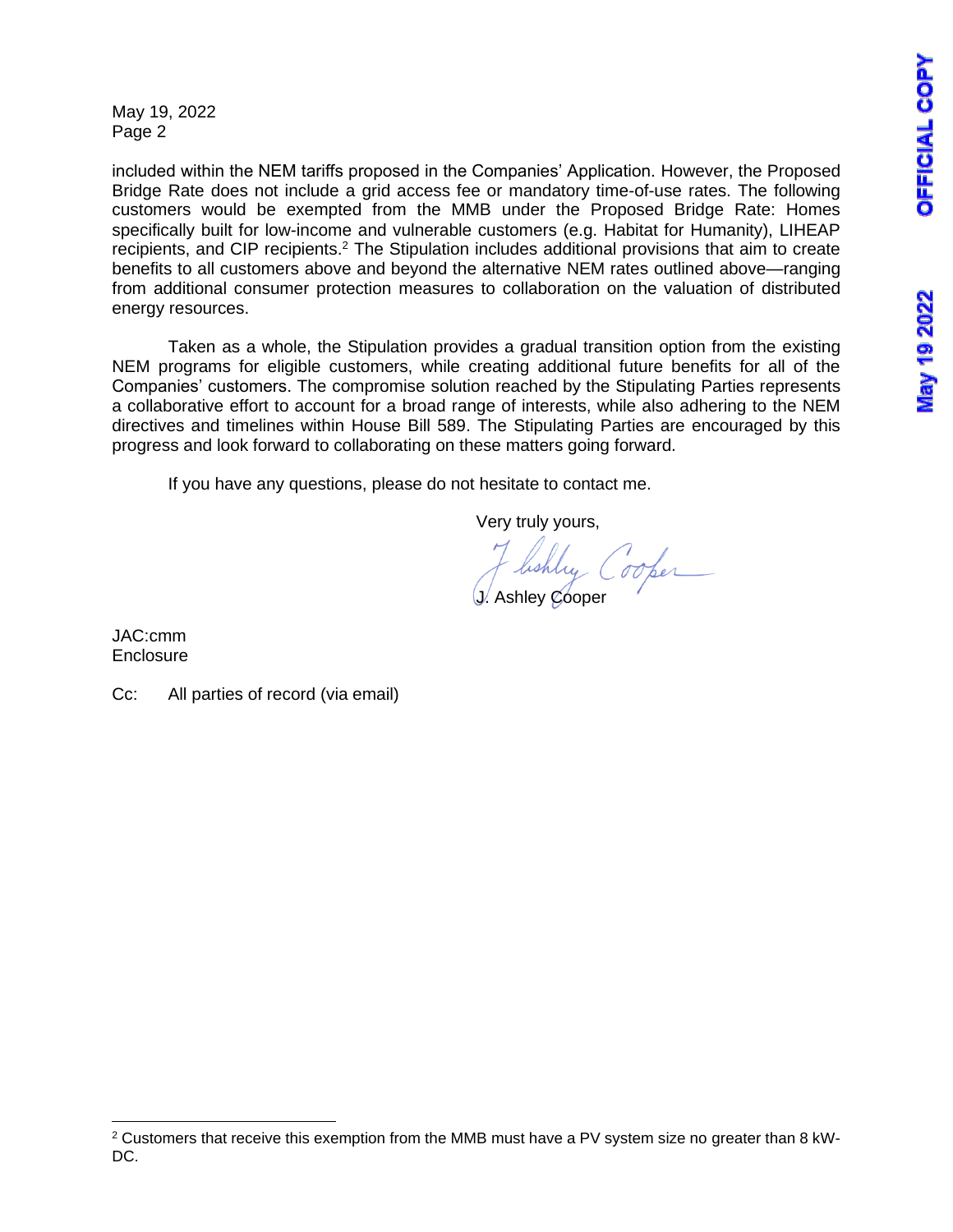## **CERTIFICATE OF SERVICE**

I certify that a copy of Duke Energy Carolinas, LLC's, Duke Energy Progress, LLC's, Sundance Power Systems, Inc.'s, Southern Energy Management, Inc.'s, and Yes Solar Solutions' Stipulation, in Docket No. E-100, Sub 180, has been served by electronic mail, hand delivery, or by depositing a copy in the United States mail, postage prepaid to parties of record.

This the 19th day of May, 2022.

s/J. Ashley Cooper J. Ashley Cooper Parker Poe Adams & Bernstein LLP 200 Meeting Street, Suite 301 Charleston, South Carolina 29401 Telephone: (843) 727-2674 ashleycooper@parkerpoe.com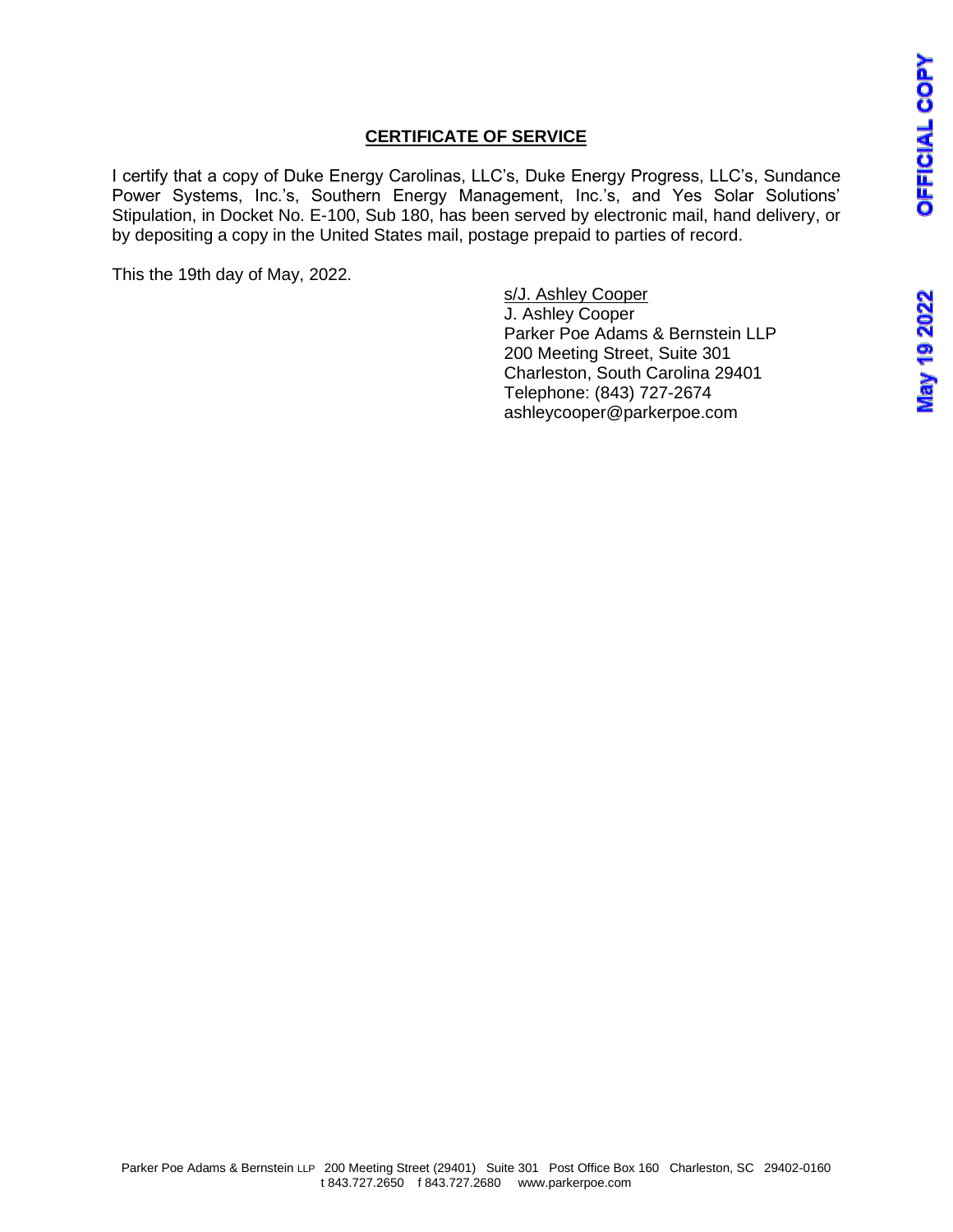## **STATE OF NORTH CAROLINA UTILITIES COMMISSION RALEIGH**

#### DOCKET NO. E-100, SUB 180

#### BEFORE THE NORTH CAROLINA UTILITIES COMMISSION

| In the Matter of:                      |                    |
|----------------------------------------|--------------------|
|                                        |                    |
| Investigation of Proposed Net Metering |                    |
| Policy Changes                         | <b>STIPULATION</b> |
|                                        |                    |
|                                        |                    |
|                                        |                    |

NOW COME Duke Energy Carolinas, LLC ("DEC"); Duke Energy Progress; LLC ("DEP") (collectively, the "Companies"); Sundance Power Systems, Inc.; Southern Energy Management, Inc.; and Yes Solar Solutions (collectively, the "North Carolina Rooftop Solar Installers" and together with the Companies, the "Stipulating Parties"), through counsel and pursuant to N.C. Gen. Stat. § 62-69, respectfully submit the following Agreement and Stipulation of Settlement ("Stipulation") for consideration by the North Carolina Utilities Commission ("Commission") in the above captioned docket (the "Docket").

#### **I. BACKGROUND**

1. On November 29, 2021, the Companies filed a Joint Petition for Approval of Net Energy Metering ("NEM") Tariffs in Compliance with G.S. § 62- 126.4 and House Bill 951 (the "Application"). The proposal in the Application arose from the Memorandum of Understanding filed simultaneously therewith, by and among the Companies, North Carolina Sustainable Energy Association, Southern Environmental Law Center on behalf of Vote Solar and Southern Alliance for Clean Energy, Sunrun, Inc., and Solar Energy Industries Association (collectively, the "MOU Parties").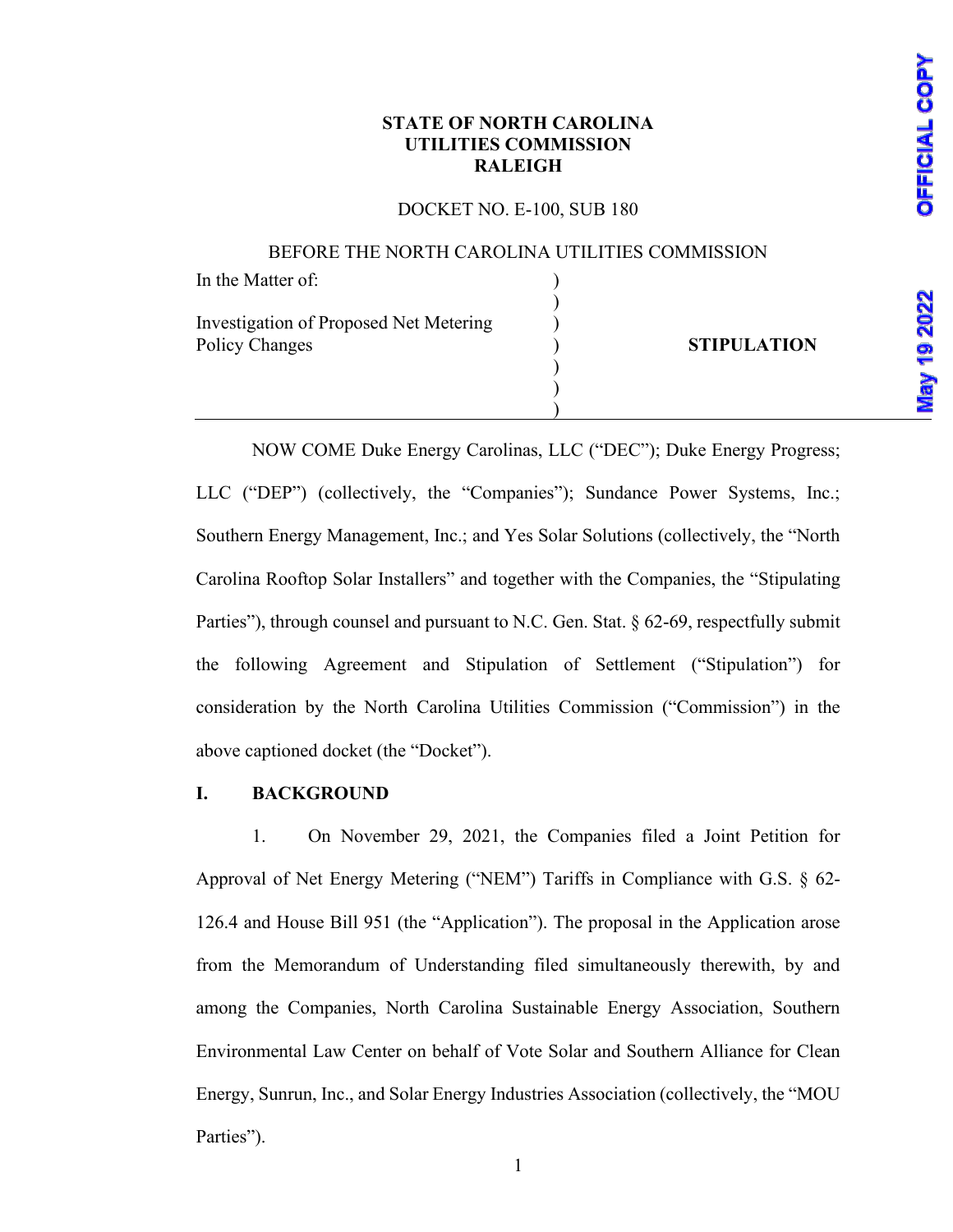2. On January 10, 2022, the Commission issued an Order Requesting Comments.<sup>[1](#page-4-0)</sup>

3. On March 29, 2022, Sundance Power Systems, Inc., Southern Energy Management, Inc., and Yes Solar Solutions (collectively, the "North Carolina Rooftop Solar Installers") filed joint comments to the Application, as permitted by the Commission. The comments submitted by North Carolina Rooftop Solar Installers oppose certain aspects of the Companies' Application. Subsequently, the Companies, the MOU Parties, and the North Carolina Rooftop Solar Installers engaged in dialogue to determine whether a compromise could be reached on these disputed issues in accordance with H.B. 589.

4. On April 22, 2022, the Companies and the North Carolina Rooftop Solar Installers requested an extension of time in this Docket for the parties to file reply comments. The Companies and the North Carolina Rooftop Solar Installers explained that such an extension was warranted because it would enable the parties to "further engage in dialogue in an effort to reach a resolution on these issues."[2](#page-4-1)

5. As a result of those discussions, the Companies, the MOU Parties, and the North Carolina Rooftop Solar Installers now desire to resolve and settle certain issues that will narrow the number of issues in controversy in this Docket, as described more fully below.

6. This Stipulation reflects certain non-binding understandings reached by the Stipulating Parties to advance NEM reform in North Carolina in accordance with H.B. 589, subject to Commission approval.

<span id="page-4-1"></span><span id="page-4-0"></span><sup>&</sup>lt;sup>1</sup> The initial dates set by the Commission were extended via orders issued on March  $3^{rd}$  and April 25<sup>th</sup>.<br><sup>2</sup> The Commission granted that request on April 25<sup>th</sup>.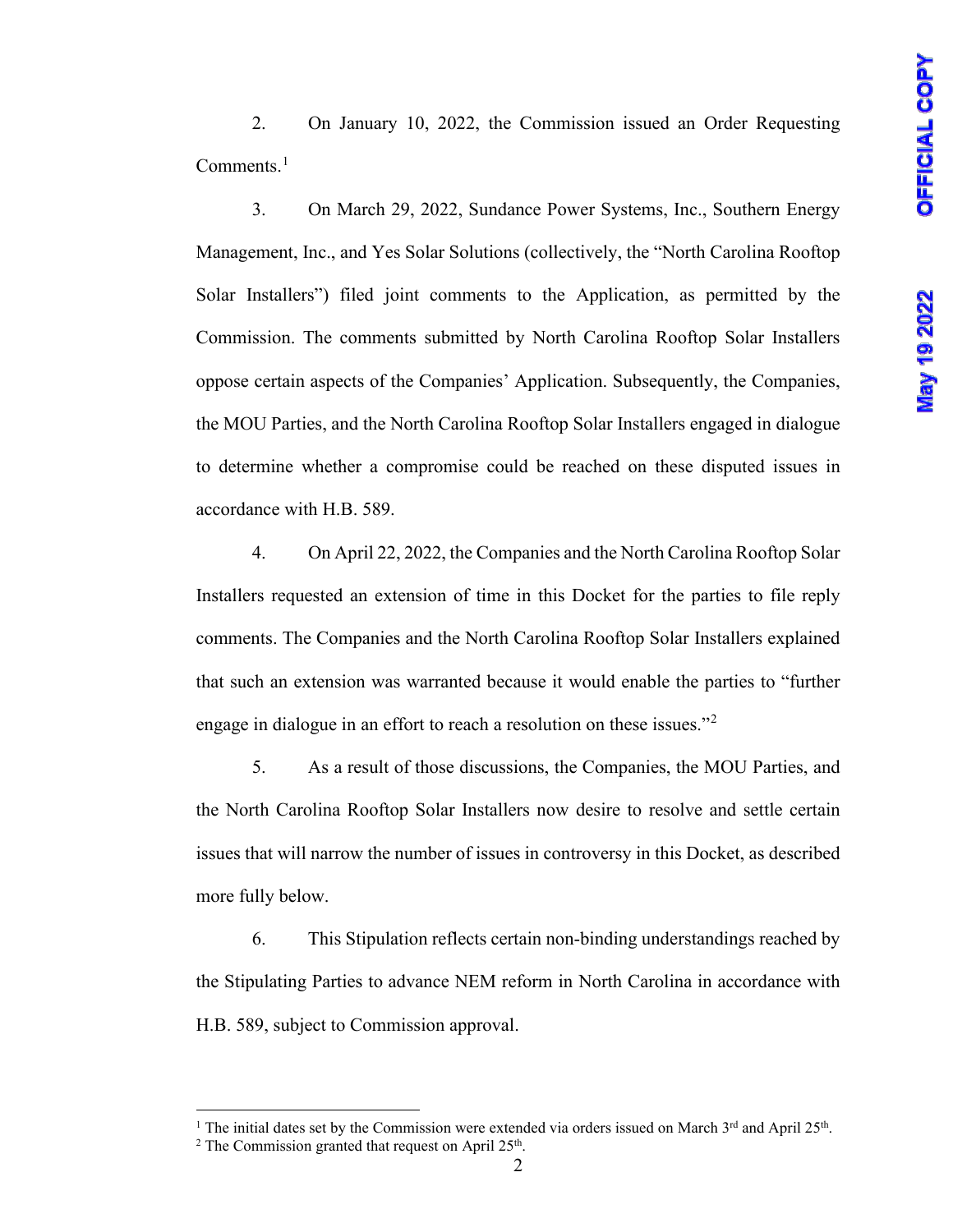#### **II. PROPOSED BRIDGE RATE**

7. The Companies agree to propose for Commission approval an additional NEM rate design as outlined on Exhibit A (subject to the annual capacity limits therein) (the "Proposed Bridge Rate") as an alternative to the default time-of-use ("TOU") rate design for NEM proposed in the Application. Upon Commission approval, the Proposed Bridge Rate would be available to all residential customers (regardless of their current rate schedule) who apply for NEM on or after January 1, 2023, until December 31, 2026, (subject to the early termination of the Proposed Bridge Rate, as described below), subject to the applicable caps for each calendar year outlined below.

8. Current NEM customers may remain on their current rate until Jan 1, 2027 at which point they will transition to the Proposed Bridge Rate or may choose to move to the NEM-TOU rate in effect at that time. Customers may remain on the Proposed Bridge Rate for 15 calendar years after the date on which the customer submitted an interconnection application (the "Bridge Rate Period"), less the number of years they were on an alternative NEM rate structure prior to Jan 1, 2027. After that, the customer will move to the NEM-TOU rate in effect at the end of the Bridge Rate Period. The Stipulating Parties agree, for purposes of this Stipulation and without prejudice to the position of any Stipulating Party in any future proceeding, that the Proposed Bridge Rate, if approved by the Commission, would comply with H.B. 589.

9. The following groups of customers will be exempt from the MMB under the Proposed Bridge Rate: Homes specifically built for low-income and vulnerable customers (e.g. Habitat for Humanity), LIHEAP recipients, and CIP recipients. Customers that receive this exemption from the MMB must have a PV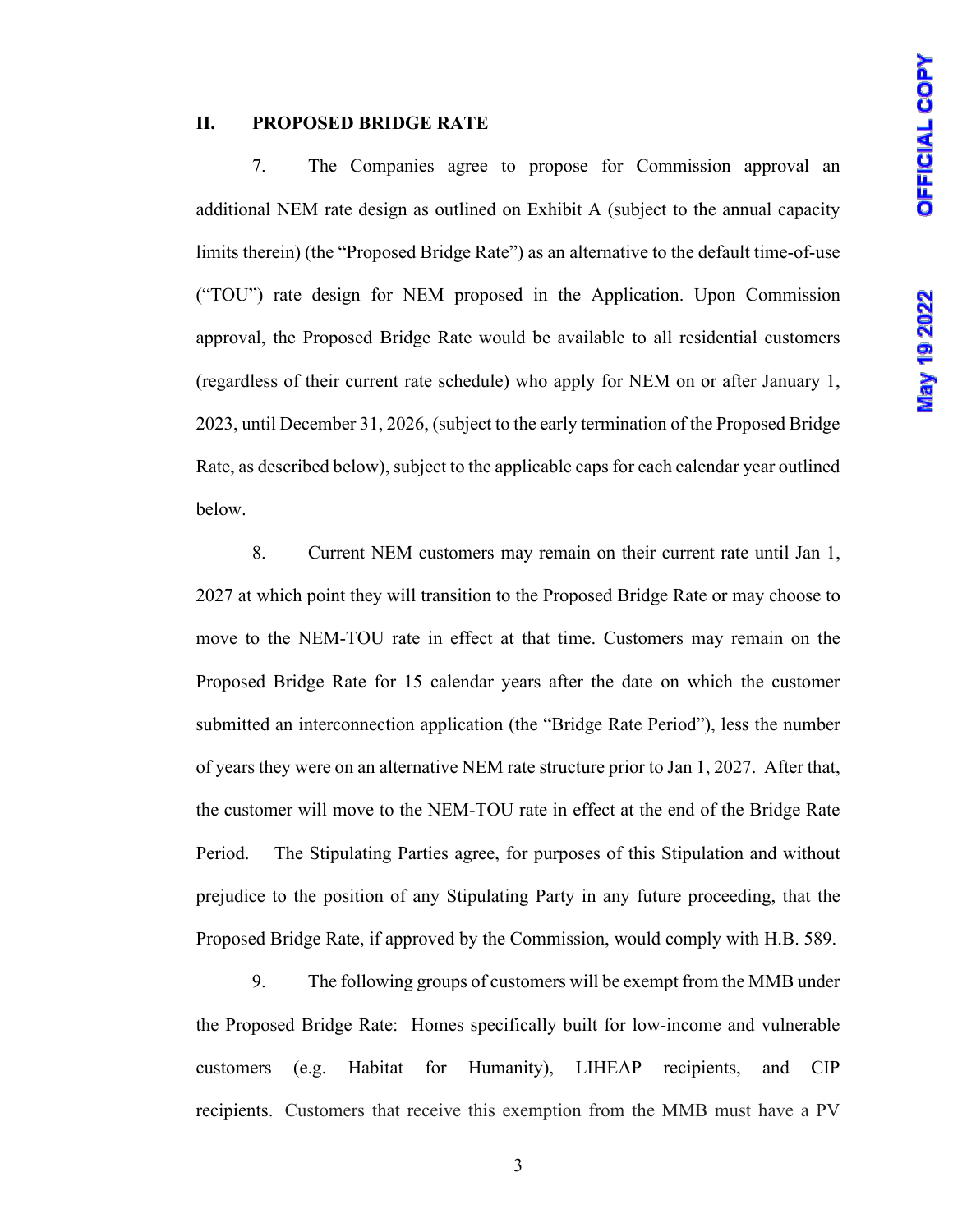system size no greater than 8 kW-DC. The Stipulating Parties will work together to identify low-income or vulnerable groups of customers that could be exempted in the future.

10. The Proposed Bridge Rate is subject to the participation caps in Table 1. If the cap is reached, customers could still add rooftop solar, but they would only have the option of being on Schedule Purchased Power or one of the applicable TOU rates (RSTC or TOU-CPP).

|      | <b>Total Capacity (MW)</b> |            |          |
|------|----------------------------|------------|----------|
|      | <b>DEP</b>                 | <b>DEC</b> | Total NC |
| 2023 | 32.7                       | 29.0       | 61.7     |
| 2024 | 35.9                       | 31.9       | 67.8     |
| 2025 | 39.5                       | 35.1       | 74.6     |
| 2026 | 43.5                       | 38.7       | 822      |

Table 1

11. Proposed Bridge Rate Annual Capacity is available on a first come/first serve basis and the customer should request the Proposed Bridge Rate when submitting the NEM interconnection application.

12. Customers have 1 year from the application date to make their system operational (meter exchange date) or they lose their Proposed Bridge Rate capacity reservation.

#### **III. EARLY TERMINATION OF PROPOSED BRIDGE RATE**

13. The Proposed Bridge Rate will terminate for some, or all, customers upon the occurrence of either of the following events:

- If the Commission approves a Smart \$aver Solar Program for electric heat customers that contains an amount equal to, or greater than, the total amount an eligible participant is proposed to receive in Docket Nos. E-7, Sub 1261 and E-
	- 2, Sub 1287, the Proposed Bridge Rate will terminate only for electric heat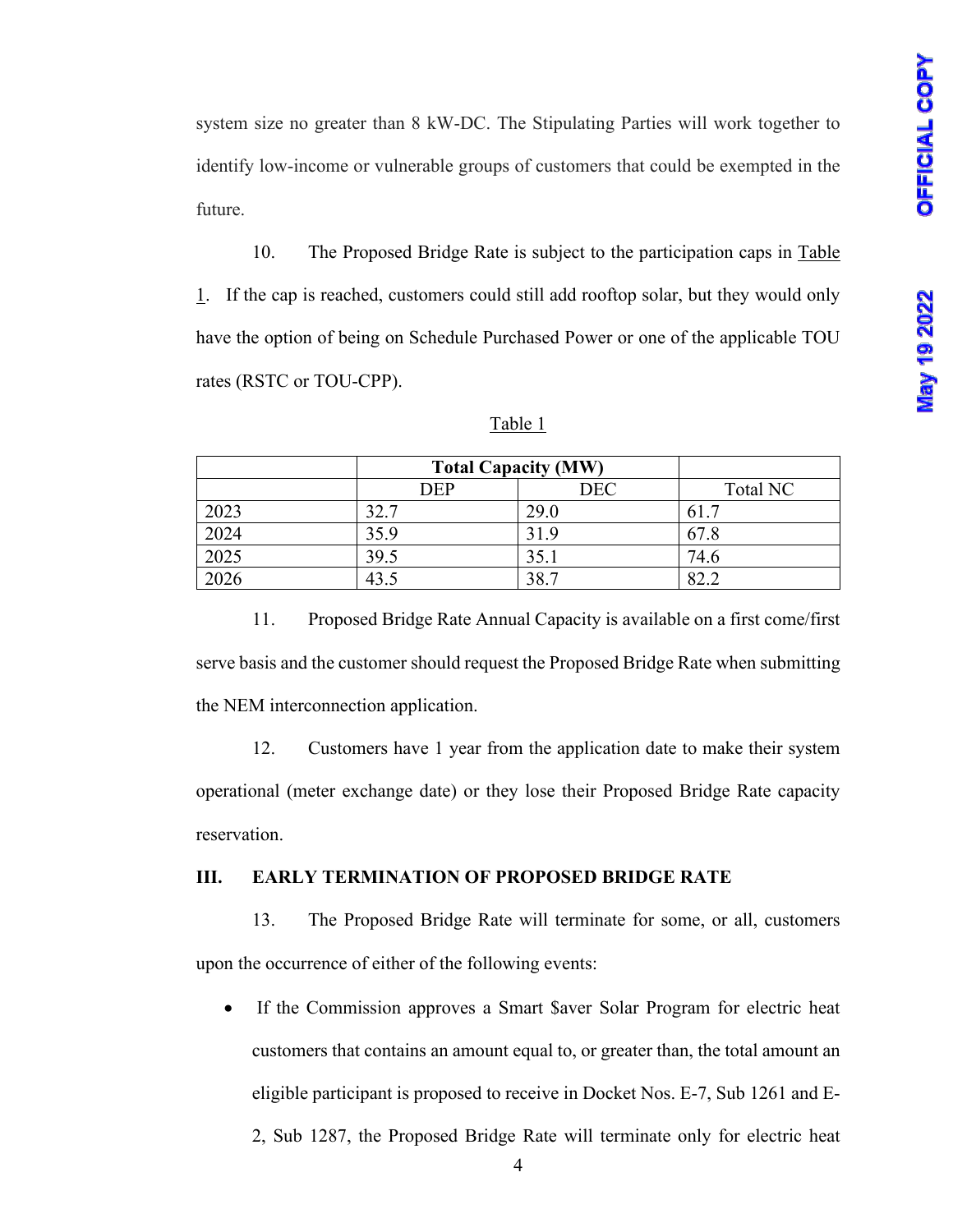customers and electric heat customers will not be eligible for the Proposed Bridge Rate. If the Proposed Bridge Rate terminates for electric heat customers the Proposed Bridge Rate capacity limits shall be reduced by 50% from the numbers shown in Table 1 (above).

If at any time during the Bridge Rate Period, an energy efficiency ("EE") program associated with the installation of solar rooftop PV containing a total incentive or combination of incentives that equal at least \$0.60/watt for applicable TOU rates is approved by the Commission for all eligible residential customers (regardless of heating source) in Docket Nos. E-2, Sub 1280 and E-7, Sub 1253, the Proposed Bridge Rate will terminate for applicable customers.

#### **IV. FUTURE EE/DSM MEASURES**

14. The Companies would propose, and the other Stipulating Parties will support, incentives for DSM/EE measures related to adding solar plus other measures available to eligible gas heat customers. The Stipulating Parties would vigorously advocate in North Carolina for approval of these incentives, as well as the recovery of net lost revenues and Portfolio Performance Incentive ("PPI") that are permitted for any Commission-approved cost effective EE or DR program.

15. The Stipulating Parties would work together to propose and support a DSM/EE mechanism that properly values distributed energy resources. This value would be at least equivalent to the value of the Companies' levelized marginal supplyside resources included in the Companies' approved carbon plan and would appropriately reflect the costs of moving to zero-carbon resources that provide energy and capacity to the Companies' electric system.

#### **V. CONSUMER PROTECTION**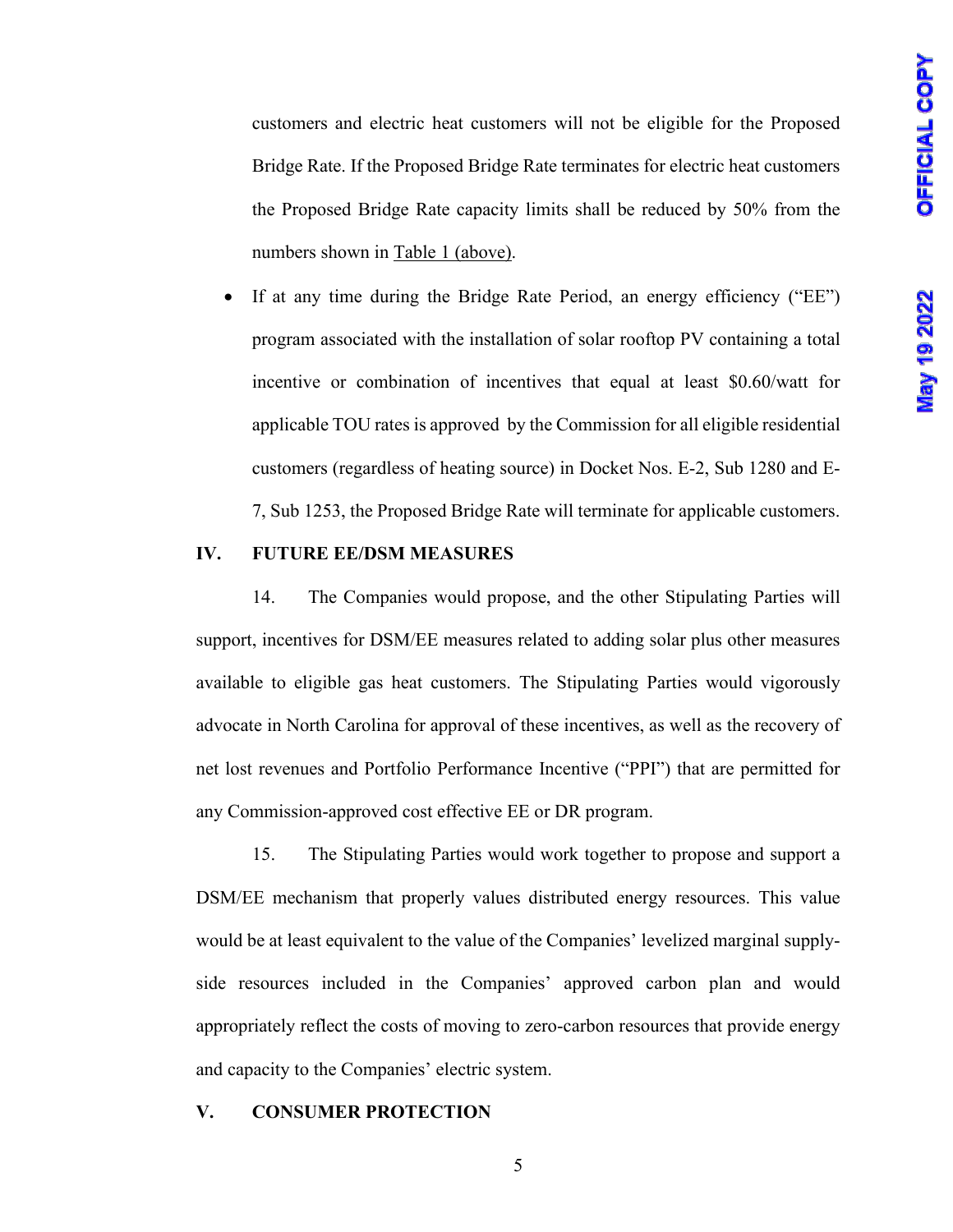16. The Stipulating Parties would work together to design and implement agreed-upon reasonable measures to ensure that prospective NEM customers receive accurate information regarding the terms and conditions of the programs contemplated in this Stipulation, including accurate representations of estimated electric bill savings. The Stipulating Parties would explore developing eligibility criteria for any North Carolina companies that would apply for the Proposed Bridge Rate on behalf of their customers. Any proposed measures would only be implemented if they are agreed upon by all Stipulating Parties and are in compliance with all applicable laws and regulations. The Stipulating Parties agree to make best efforts to design these measures by January 1, 2023.

#### **VI. AGREEMENT IN SUPPORT OF SETTLEMENT; NON-WAIVER**

17. The Stipulating Parties shall act in good faith and use their best efforts to recommend to the Commission that this Stipulation be accepted and approved. The Stipulating Parties further agree that this Stipulation is in the public interest because it reflects a give-and take of contested issues and results in rates (with respect to the stipulated issues) that are just and reasonable. The Stipulating Parties agree that they will support the reasonableness of this Stipulation before the Commission and in any appeal from the Commission's adoption and/or enforcement of this Stipulation. The Stipulating Parties, including their agents, further agree that communications regarding this Stipulation, either between the Stipulating Parties or with non-signatories hereto, shall be supporting of the terms agreed to in this Stipulation.

18. The Stipulating Parties agree to support the time-of-use option outlined in the Application as the default rate option for NEM applications that are received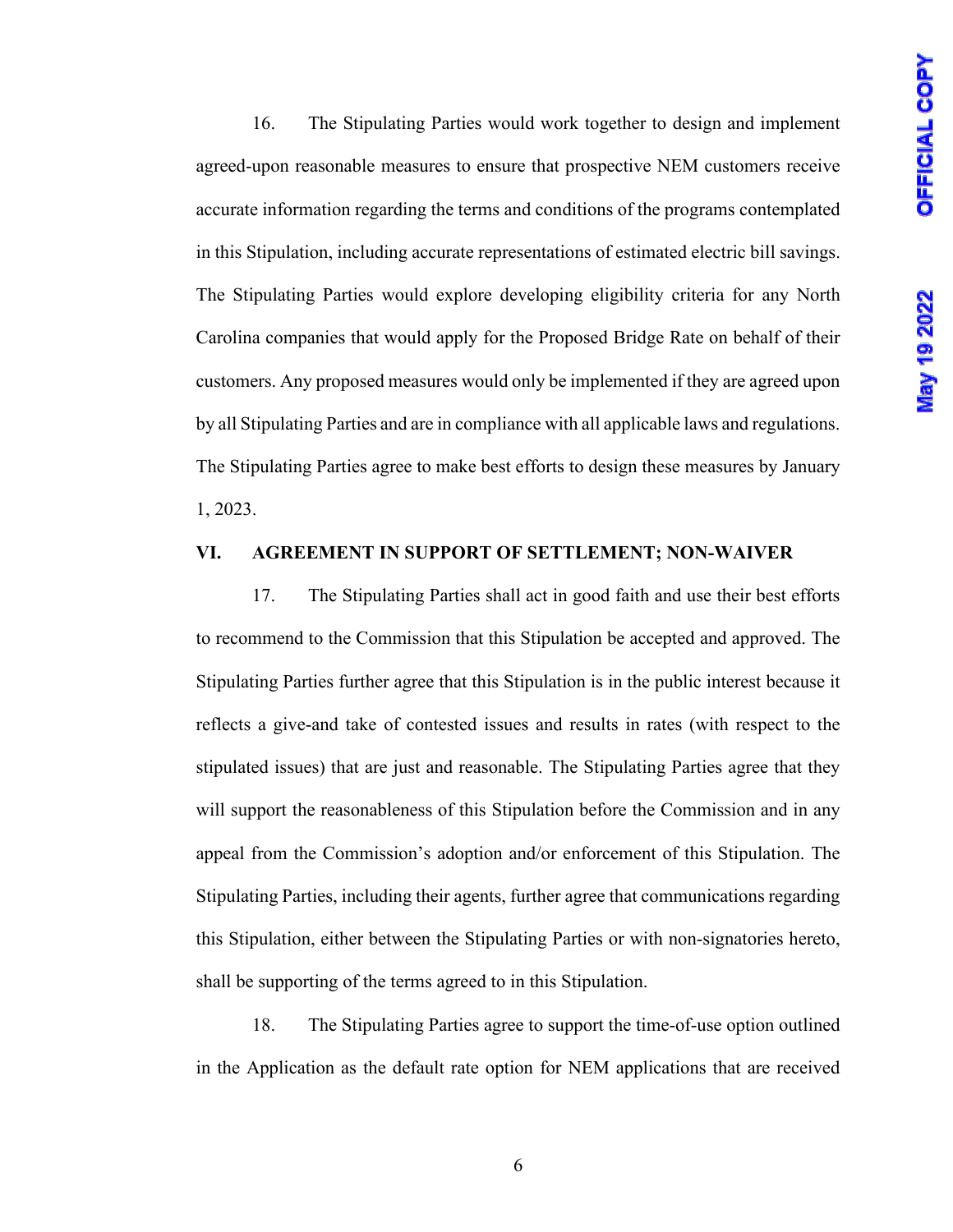after December 31, 2022, subject to the limited availability of the Proposed Bridge Rate.

19. Neither this Stipulation nor any of the terms shall be admissible in any court or Commission except insofar as such court or Commission is addressing litigation arising out of the implementation of the terms herein or the approval of this Stipulation. This Stipulation shall not be cited as precedent by any of the Parties regarding any issue in any other proceeding or docket before this Commission or in any court.

20. The provisions of this Stipulation do not reflect any position asserted by any of the Stipulating Parties but reflect instead the compromise and settlement among the Stipulating Parties as to all the issues covered hereby. No Stipulating Party waives any right to assert any position in any future proceeding or docket before the Commission or in any court.

#### **VII. RECEIPT OF EVIDENCE AND WAIVER OF CROSS-EXAMINATION**

21. The Stipulating Parties agree that the Application, pre-filed comments, and exhibits filed by the Stipulating Parties on the settled issues may be received into evidence without objection. The Companies agree to waive cross examination of the North Carolina Rooftop Solar Installers' witnesses and the North Carolina Rooftop Solar Installers agree to waive cross examination of the Companies' witnesses in any upcoming evidentiary hearing in the Docket. If, however, questions are asked by any Commissioner, or if questions are asked or positions are taken by any person who is not a Stipulating Party, then any Stipulating Party may respond to such questions by presenting testimony or exhibits and cross-examining any witness with respect to such testimony and exhibits.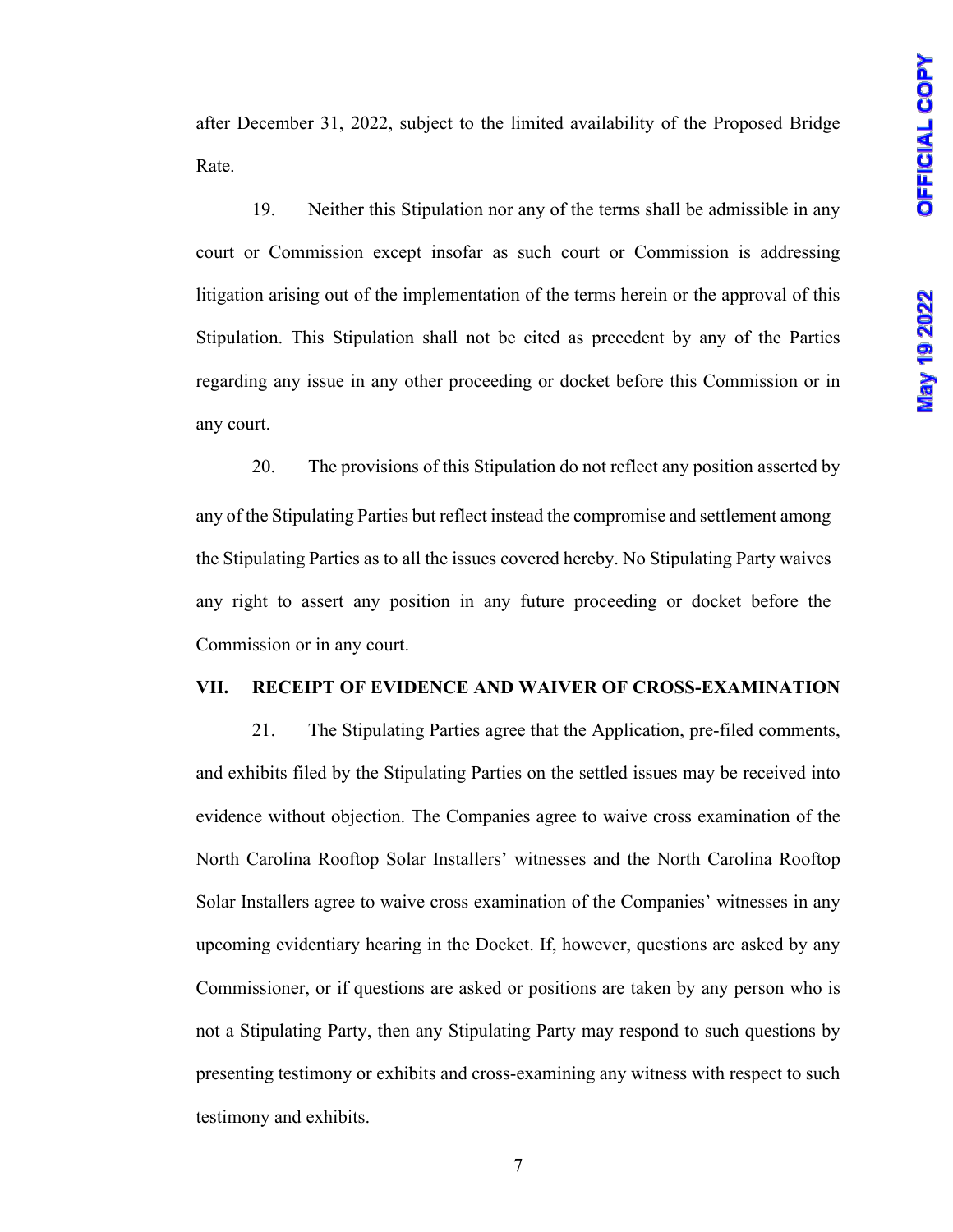#### **VIII. SUBJECT TO COMMISSION APPROVAL**

22. This Stipulation is the product of negotiation and compromise of a complex set of issues, and represents certain non-binding understandings reached by the Stipulating Parties. The terms and conditions set forth herein are all conditioned upon the Commission's approval of the same in their entirety. If any Stipulating Party withdraws from the Stipulation, each Stipulating Party retains the right to seek additional procedures before the Commission with respect to issues addressed by the Stipulation and shall be bound or prejudiced by the terms and conditions of the Stipulation.

#### **IX. MISCELLANEOUS**

23. This Stipulation shall be interpreted according to North Carolina law.

24. The North Carolina Rooftop Solar Installers agree to execute a joinder to the MOU. For the avoidance of doubt, the terms and conditions of the MOU remain in full force and effect; provided, however, to the extent the express understandings in this Stipulation conflict with the NEM offerings in the MOU, this Stipulation shall control.

25. The Stipulating Parties agree to positively characterize each other's collaboration at public events and in the media (including social media). The Stipulating Parties agree to cooperate in good faith and in support of all required approvals of this effort and each other on this matter until the time the Commission issues a final order.

26. Each Stipulating Party acknowledges its consent and agreement to this Stipulation by authorizing its counsel to affix his or her signature to this document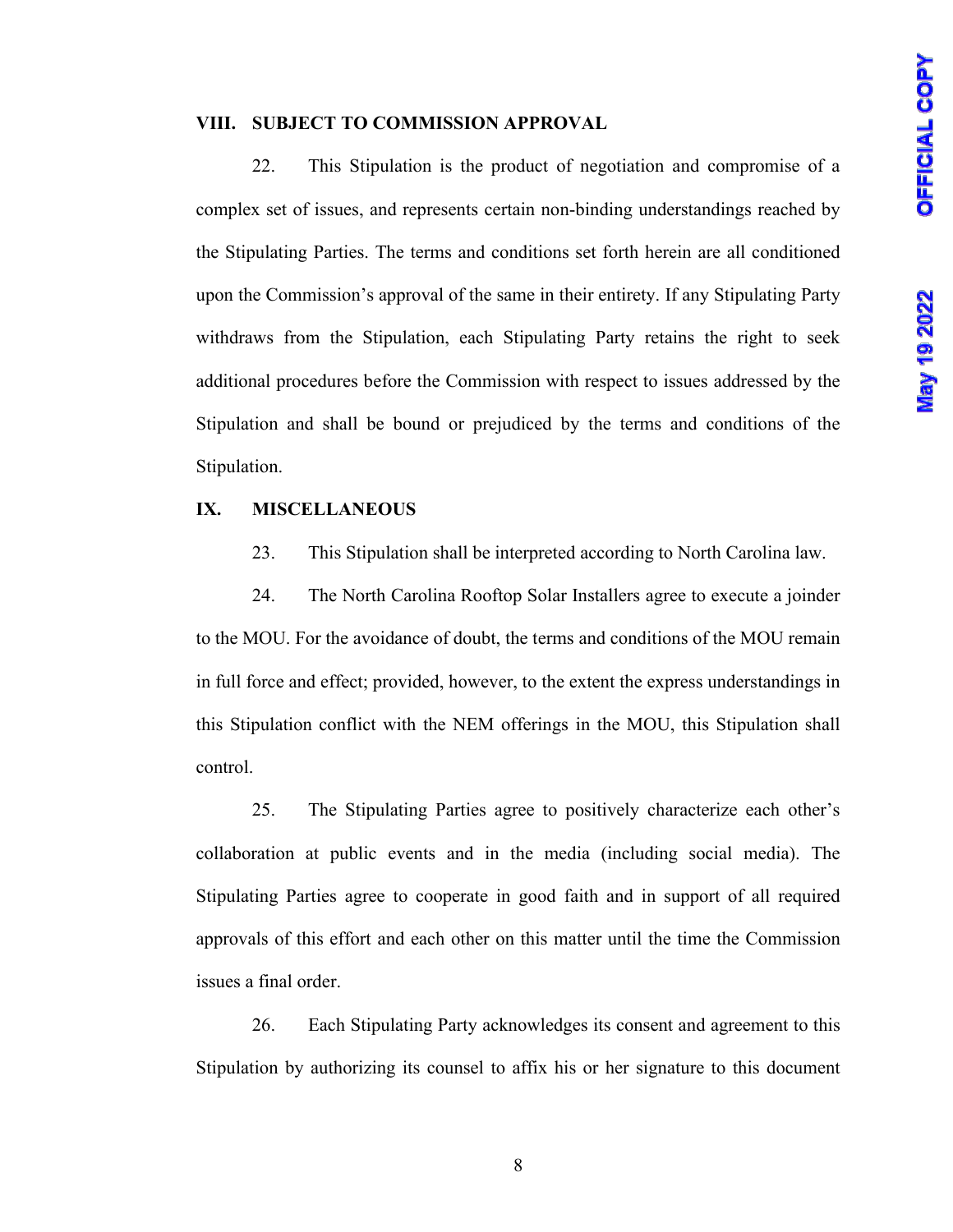where indicated below. Counsel's signature represents his or her representation that his or her client has authorized the execution of this Stipulation.

27. This Stipulation may be executed in one or more counterparts, each of which shall be deemed an original, but all of which together shall constitute one and the same instrument. Execution by facsimile or electronic signature shall be deemed to be, and shall have the same effect as, execution by original signature.

[signatures follow]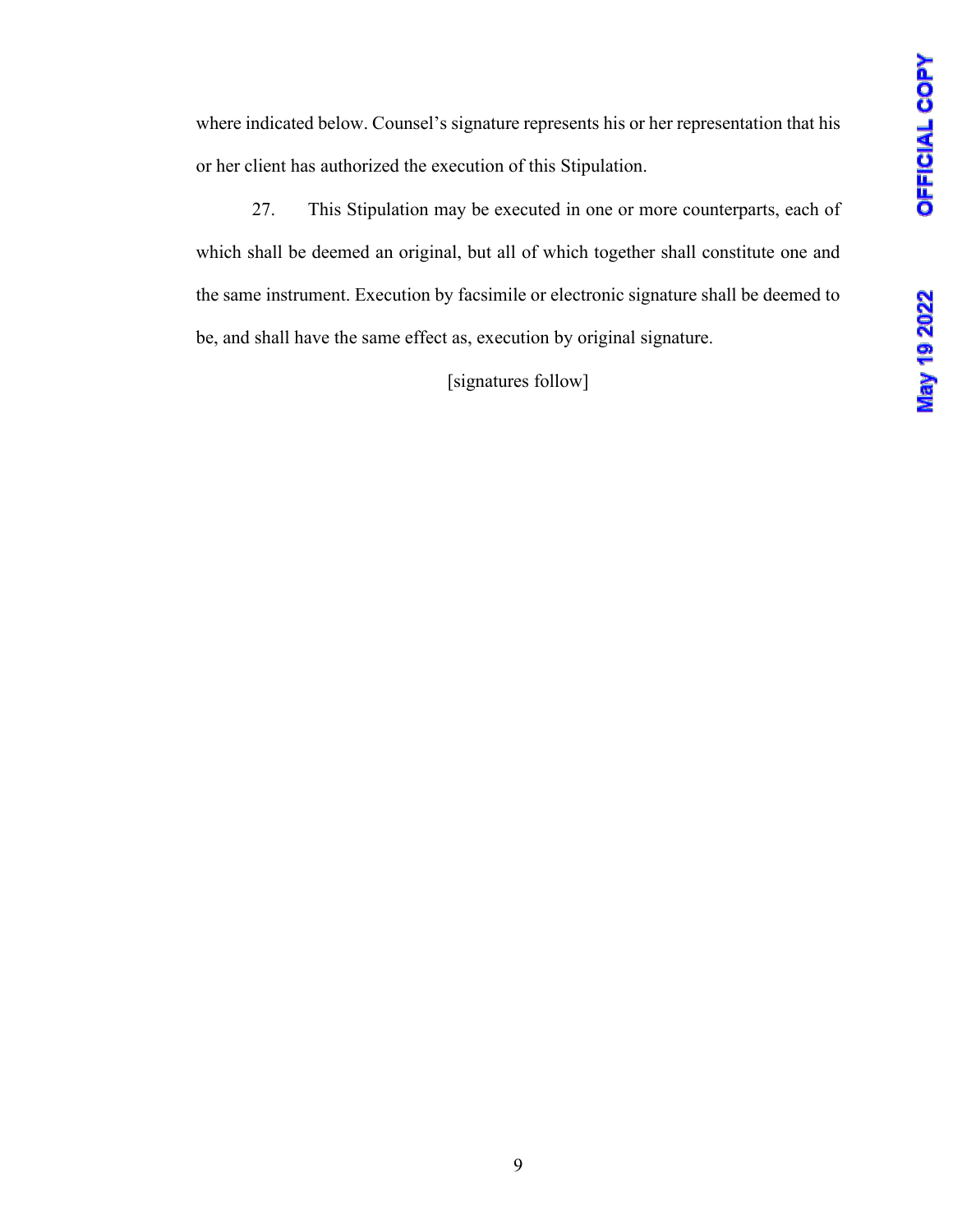The foregoing is agreed and stipulated this 13th day of May, 2022.

## **DUKE ENERGY CAROLINAS, LLC**

 $\mathbf{By:}$ 

Name: Jack E. Jirak

Title: Deputy General Counsel

## **DUKE ENERGY PROGRESS, LLC**

By:

Name: Jack E. Jirak

Title: Deputy General Counsel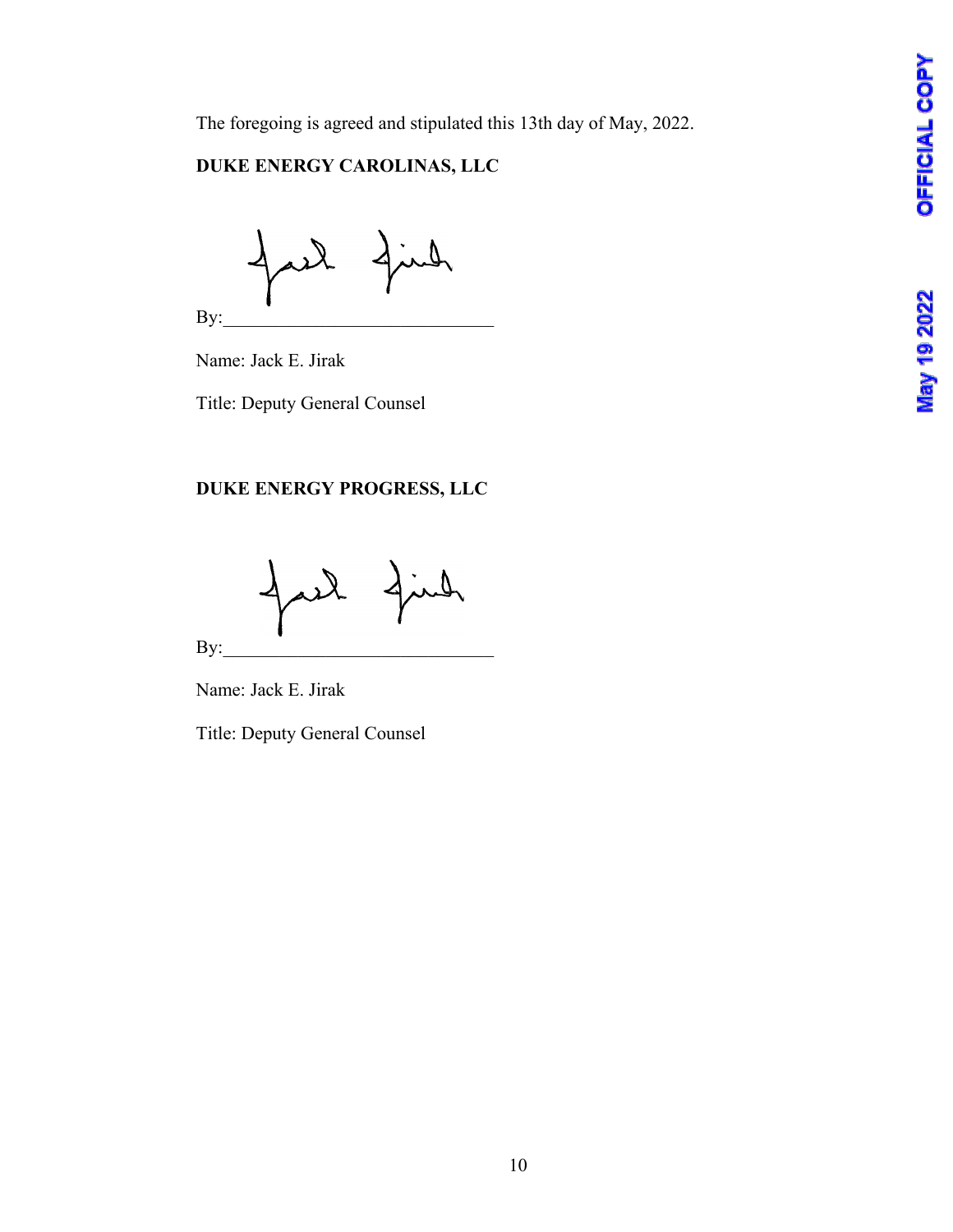## **SUNDANCE POWER SYSTEMS, INC.**

By: *s/Dave Hollister* 

Name: Dave Hollister

Title: Owner, Sundance Power Systems, Inc.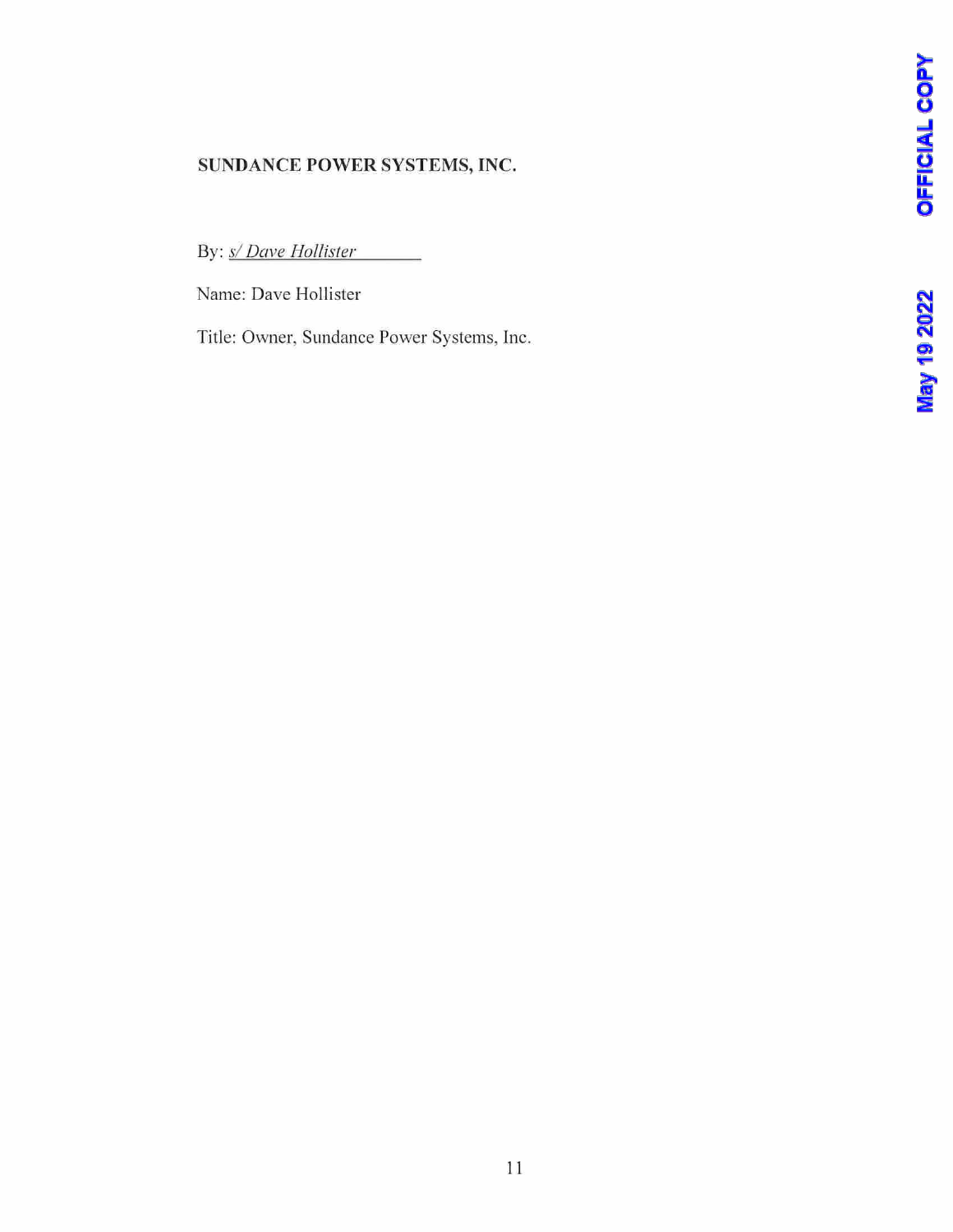## **SOUTHERN ENERGY MANAGEMENT, INC.**

By: *sl Bob Kingery* 

Name: Bob Kingery

Title: Owner, Southern Energy Management, Inc.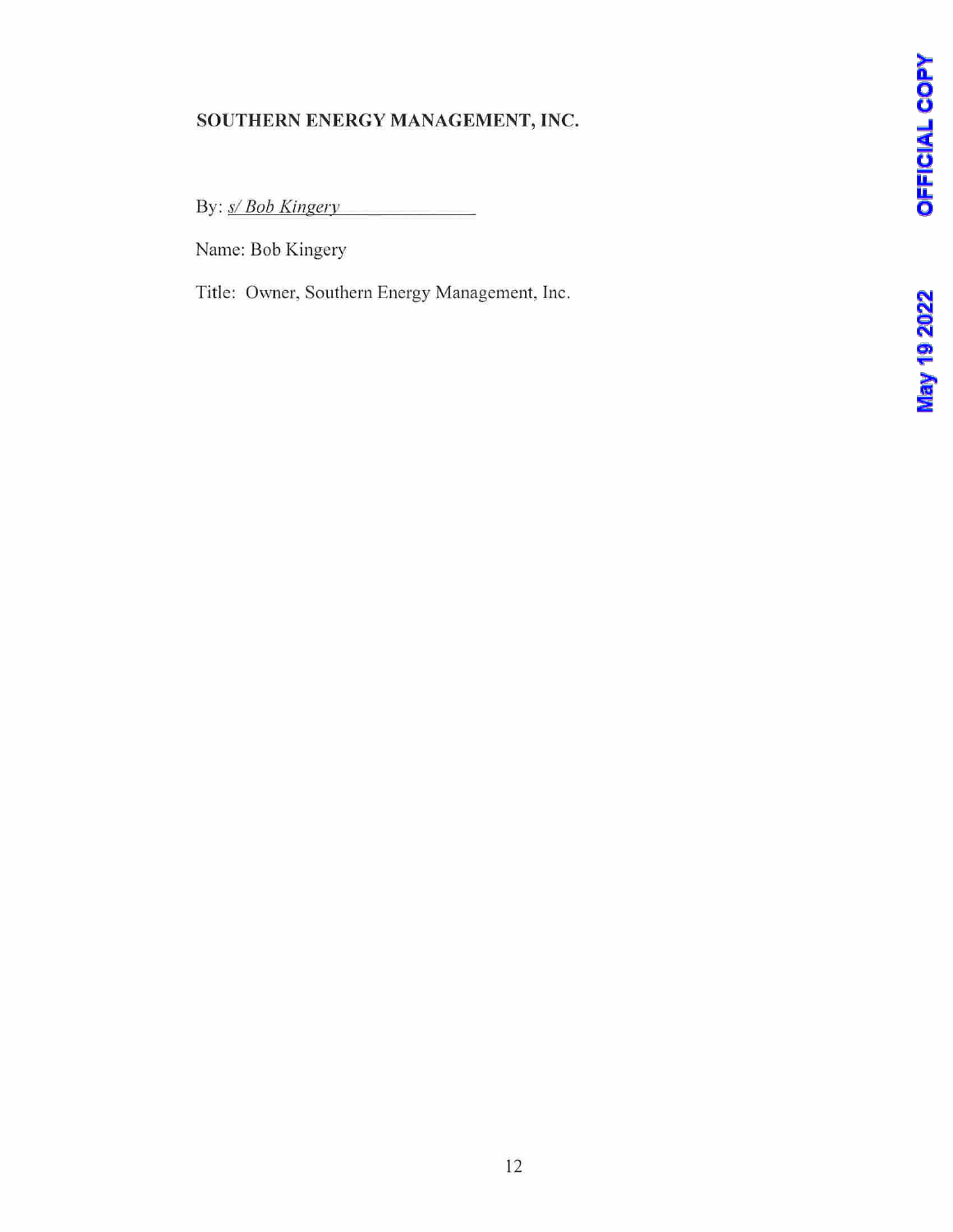## **YES SOLAR SOLUTIONS**

By: *sl Stew Miller* 

Name: Stew Miller

Title: Owner, Yes Solar Solutions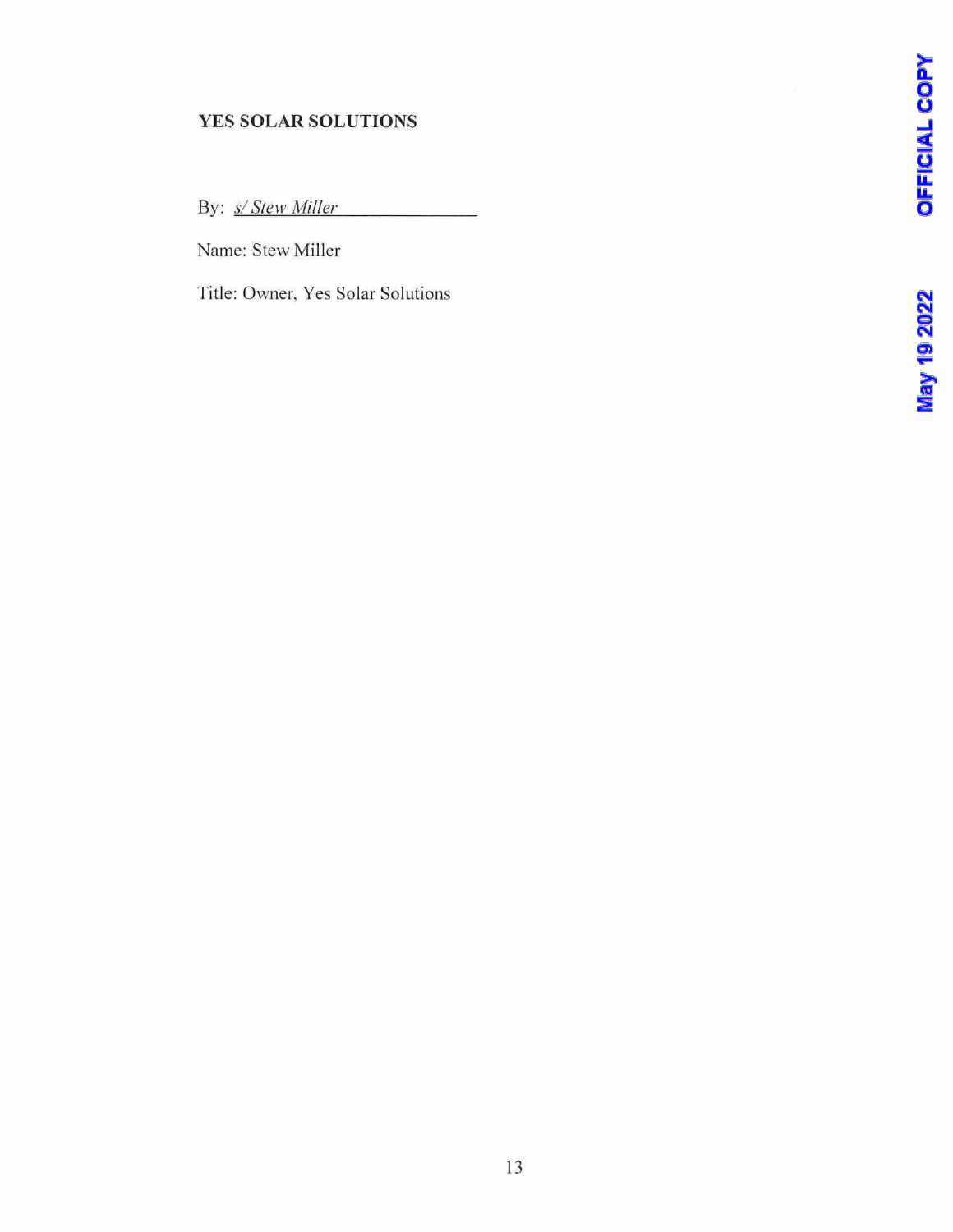## EXHIBIT A

#### Proposed Bridge Rate

1. This rate is available to residential customers eligible for NEM. This rate will generally be available from January 1, 2023 until December 31, 2026, subject to the early termination event.

2. Eligible residential customers would be able to net exported energy against imports from the Companies, with any net exports being credited at the applicable avoided cost rate at the end of billing period (this practice is commonly referred to as "monthly netting").

3. Eligible residential customers would be subject to the non-bypassable charge as described on page 15 of the Companies' Application submitted in this Docket. This non-bypassable charge will also be in effect beginning January 1, 2027 for customers who apply for NEM prior to January 1, 2023.

4. Eligible residential customers shall have the ability to participate in a Commission-approved EE program associated with solar rooftop with a mandatory eligibility requirement to participate for multiple years in a specific Commissionapproved demand response (DR) program capable of delivering a minimum required amount of year-round peak reduction (including winter) would receive a total incentive or combination of incentives that equal at least \$0.60/watt for applicable TOU rates approved by the Commission in Docket Nos. E-2, Sub 1280 and E-7, Sub 1253.

5. Applicability of the total incentive or combination of incentives that equal at least \$0.60/watt incentive for participation in the approved energy efficiency and demand-response program associated with the residential installation of solar